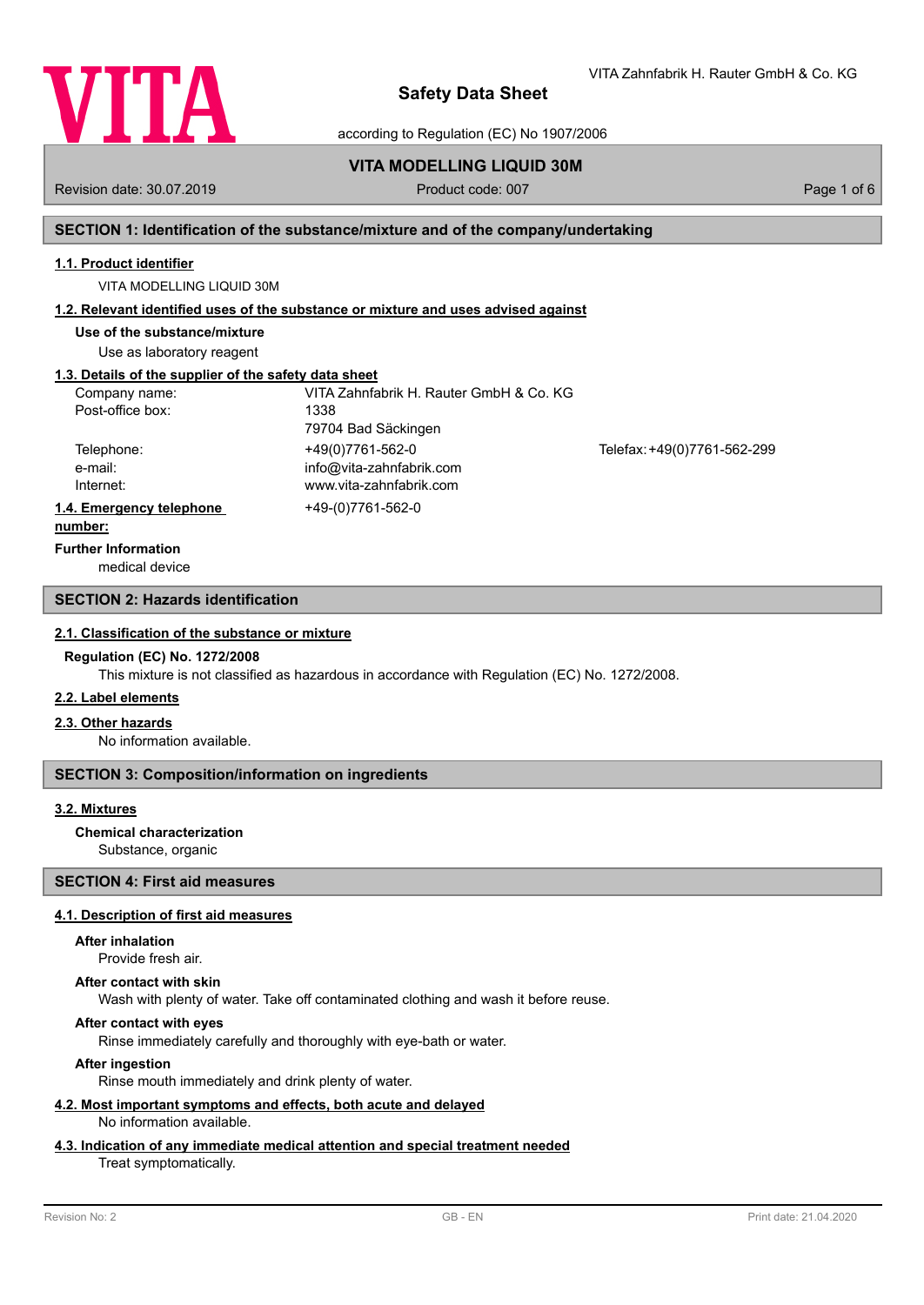

according to Regulation (EC) No 1907/2006

# **VITA MODELLING LIQUID 30M**

Revision date: 30.07.2019 **Product code: 007** Product code: 007 **Page 2 of 6** Page 2 of 6

# **SECTION 5: Firefighting measures**

## **5.1. Extinguishing media**

# **Suitable extinguishing media**

Co-ordinate fire-fighting measures to the fire surroundings.

# **5.2. Special hazards arising from the substance or mixture**

Non-flammable.

# **5.3. Advice for firefighters**

In case of fire: Wear self-contained breathing apparatus.

#### **Additional information**

Collect contaminated fire extinguishing water separately. Do not allow entering drains or surface water.

#### **SECTION 6: Accidental release measures**

#### **6.1. Personal precautions, protective equipment and emergency procedures**

Use personal protection equipment.

#### **6.2. Environmental precautions**

Do not allow to enter into surface water or drains.

#### **6.3. Methods and material for containment and cleaning up**

Absorb with liquid-binding material (e.g. sand, diatomaceous earth, acid- or universal binding agents). Treat the recovered material as prescribed in the section on waste disposal.

#### **6.4. Reference to other sections**

Safe handling: see section 7 Personal protection equipment: see section 8 Disposal: see section 13

# **SECTION 7: Handling and storage**

## **7.1. Precautions for safe handling**

## **Advice on safe handling**

No special measures are necessary.

#### **Advice on protection against fire and explosion**

No special fire protection measures are necessary.

# **7.2. Conditions for safe storage, including any incompatibilities**

#### **Requirements for storage rooms and vessels**

Keep container tightly closed.

# **Hints on joint storage**

No special measures are necessary.

#### **7.3. Specific end use(s)**

Use as laboratory reagent

#### **SECTION 8: Exposure controls/personal protection**

#### **8.1. Control parameters**

### **8.2. Exposure controls**

#### **Protective and hygiene measures**

Take off contaminated clothing. Wash hands before breaks and after work. When using do not eat, drink, smoke, sniff.

#### **Eye/face protection**

Wear eye protection/face protection.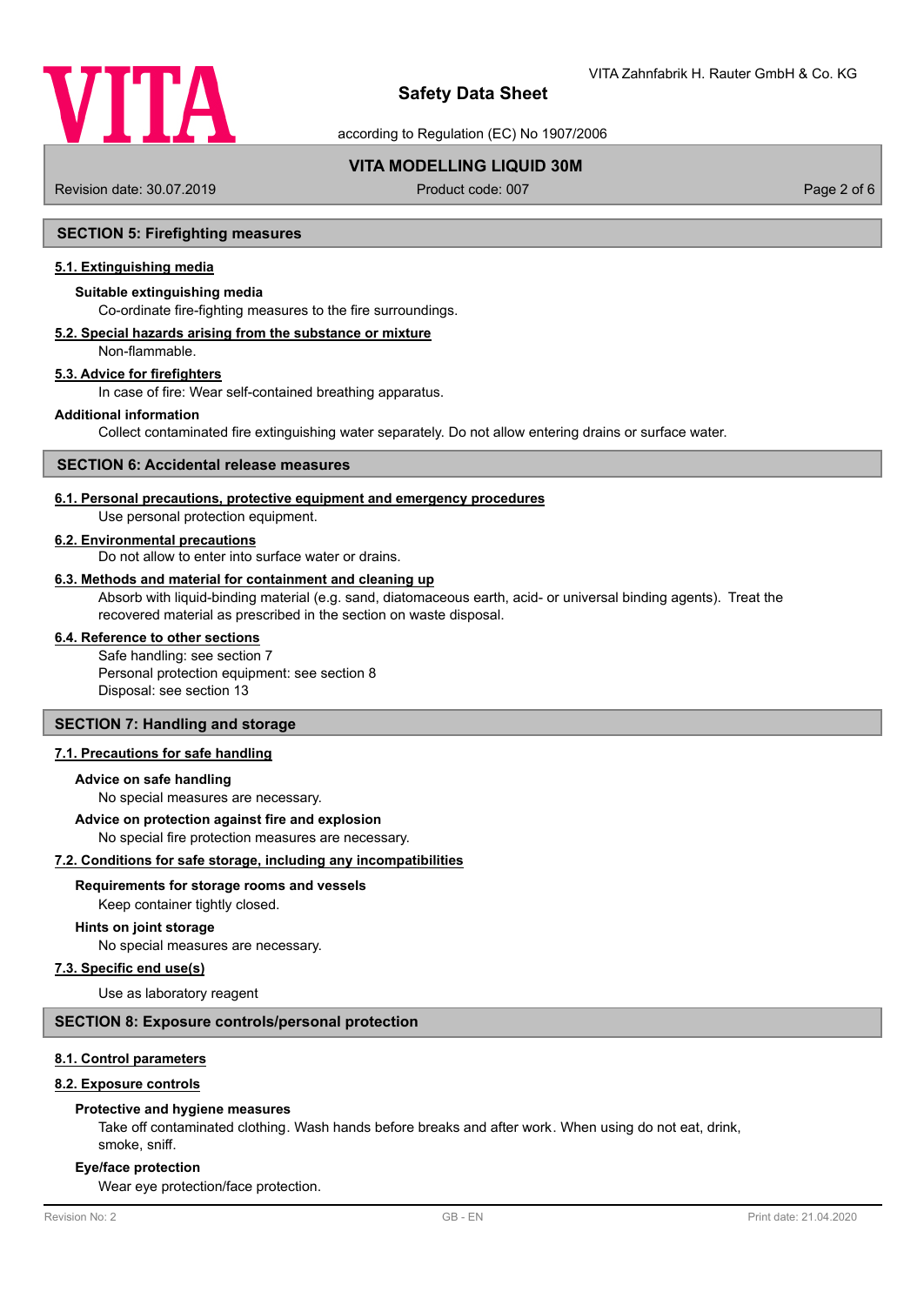

according to Regulation (EC) No 1907/2006

# **VITA MODELLING LIQUID 30M**

Revision date: 30.07.2019 **Product code: 007** Product code: 007 **Page 3 of 6** Page 3 of 6

# **Hand protection**

When handling with chemical substances, protective gloves must be worn with the CE-label including the four control digits. The quality of the protective gloves resistant to chemicals must be chosen as a function of the specific working place concentration and quantity of hazardous substances. For special purposes, it is recommended to check the resistance to chemicals of the protective gloves mentioned above together with the supplier of these gloves. Recommended glove articles KCL Dermatril P NBR (Nitrile rubber)

# **Skin protection**

Use of protective clothing.

#### **Respiratory protection**

Provide adequate ventilation as well as local exhaustion at critical locations.

# **SECTION 9: Physical and chemical properties**

### **9.1. Information on basic physical and chemical properties**

| Physical state:                                               | Liquid     |                 |
|---------------------------------------------------------------|------------|-----------------|
| Colour:<br>Odour:                                             | colourless | characteristic  |
|                                                               |            |                 |
| pH-Value:                                                     |            | 3,0             |
| Changes in the physical state                                 |            |                 |
| Melting point:                                                |            | not determined  |
| Initial boiling point and boiling range:                      |            | 100 °C          |
| Flash point:                                                  |            | 109 °C          |
| <b>Flammability</b>                                           |            |                 |
| Solid:                                                        |            | not applicable  |
| Gas:                                                          |            | not applicable  |
| <b>Explosive properties</b><br>The product is not: Explosive. |            |                 |
| Lower explosion limits:                                       |            | not determined  |
| Upper explosion limits:                                       |            | not determined  |
| <b>Auto-ignition temperature</b>                              |            |                 |
| Solid:                                                        |            | not applicable  |
| Gas:                                                          |            | not applicable  |
| Decomposition temperature:                                    |            | not determined  |
| <b>Oxidizing properties</b><br>Not oxidising.                 |            |                 |
| Vapour pressure:                                              |            | not determined  |
| Density:                                                      |            | 1,00400 $g/cm3$ |
| Solubility in other solvents<br>not determined                |            |                 |
| Partition coefficient:                                        |            | not determined  |
| Vapour density:                                               |            | not determined  |
| Evaporation rate:                                             |            | not determined  |
| 9.2. Other information                                        |            |                 |
| Solid content:                                                |            | 0,0%            |
|                                                               |            |                 |

# **SECTION 10: Stability and reactivity**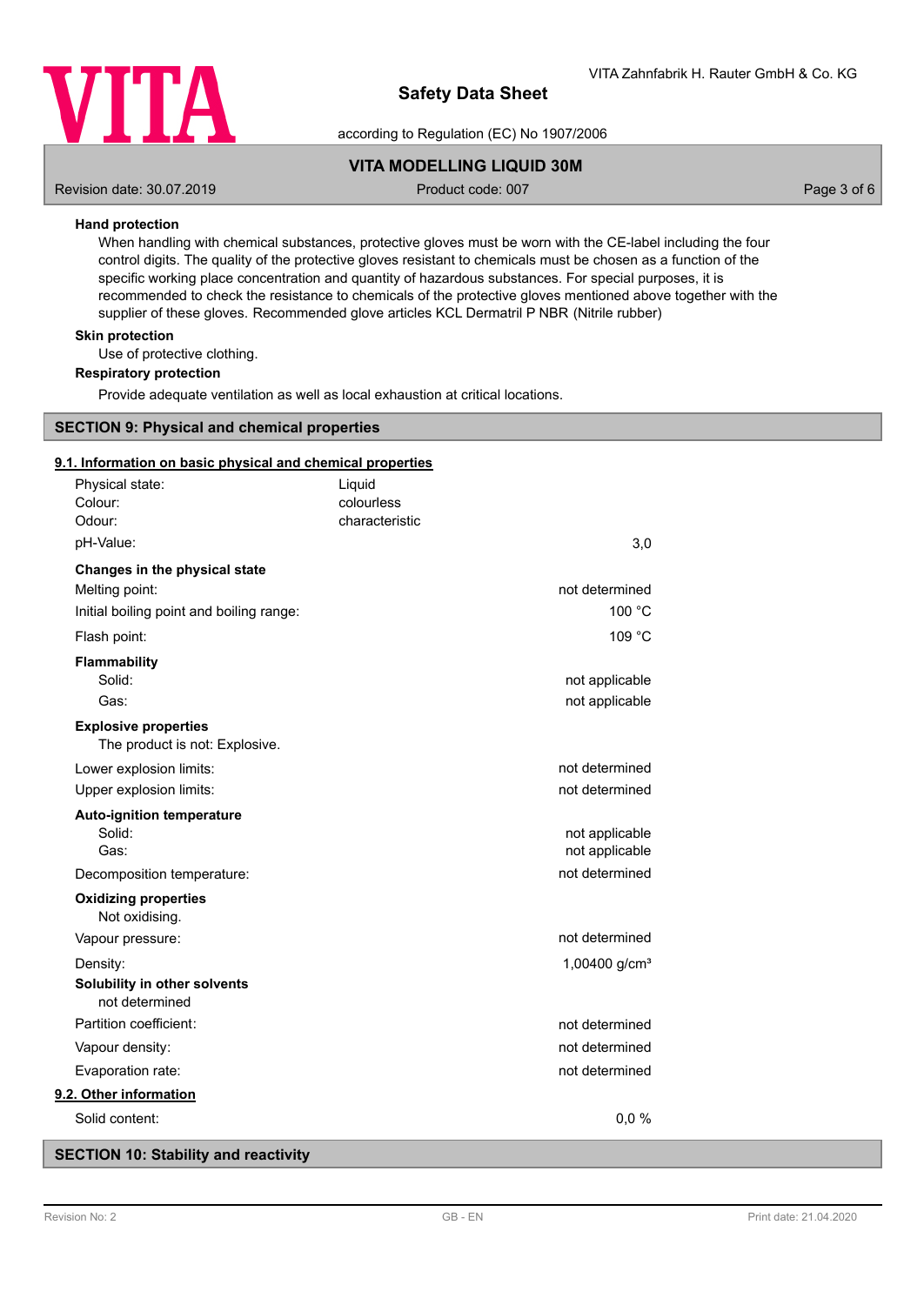

according to Regulation (EC) No 1907/2006

# **VITA MODELLING LIQUID 30M**

Revision date: 30.07.2019 **Product code: 007** Product code: 007 **Page 4 of 6** Page 4 of 6

## **10.1. Reactivity**

No hazardous reaction when handled and stored according to provisions.

# **10.2. Chemical stability**

The product is stable under storage at normal ambient temperatures.

#### **10.3. Possibility of hazardous reactions**

No known hazardous reactions.

#### **10.4. Conditions to avoid**

none

# **10.5. Incompatible materials**

No information available.

# **10.6. Hazardous decomposition products**

No known hazardous decomposition products.

#### **SECTION 11: Toxicological information**

# **11.1. Information on toxicological effects**

#### **Acute toxicity**

Based on available data, the classification criteria are not met.

#### **Irritation and corrosivity**

Based on available data, the classification criteria are not met.

#### **Sensitising effects**

Based on available data, the classification criteria are not met.

#### **Carcinogenic/mutagenic/toxic effects for reproduction**

Based on available data, the classification criteria are not met.

#### **STOT-single exposure**

Based on available data, the classification criteria are not met.

# **STOT-repeated exposure**

Based on available data, the classification criteria are not met.

#### **Aspiration hazard**

Based on available data, the classification criteria are not met.

#### **Additional information on tests**

The mixture is classified as not hazardous according to regulation (EC) No 1272/2008 [CLP].

# **SECTION 12: Ecological information**

#### **12.1. Toxicity**

The product is not: Ecotoxic.

#### **12.2. Persistence and degradability**

The product has not been tested.

#### **12.3. Bioaccumulative potential**

The product has not been tested.

# **12.4. Mobility in soil**

The product has not been tested.

# **12.5. Results of PBT and vPvB assessment**

The product has not been tested.

# **12.6. Other adverse effects**

No information available.

## **Further information**

Avoid release to the environment.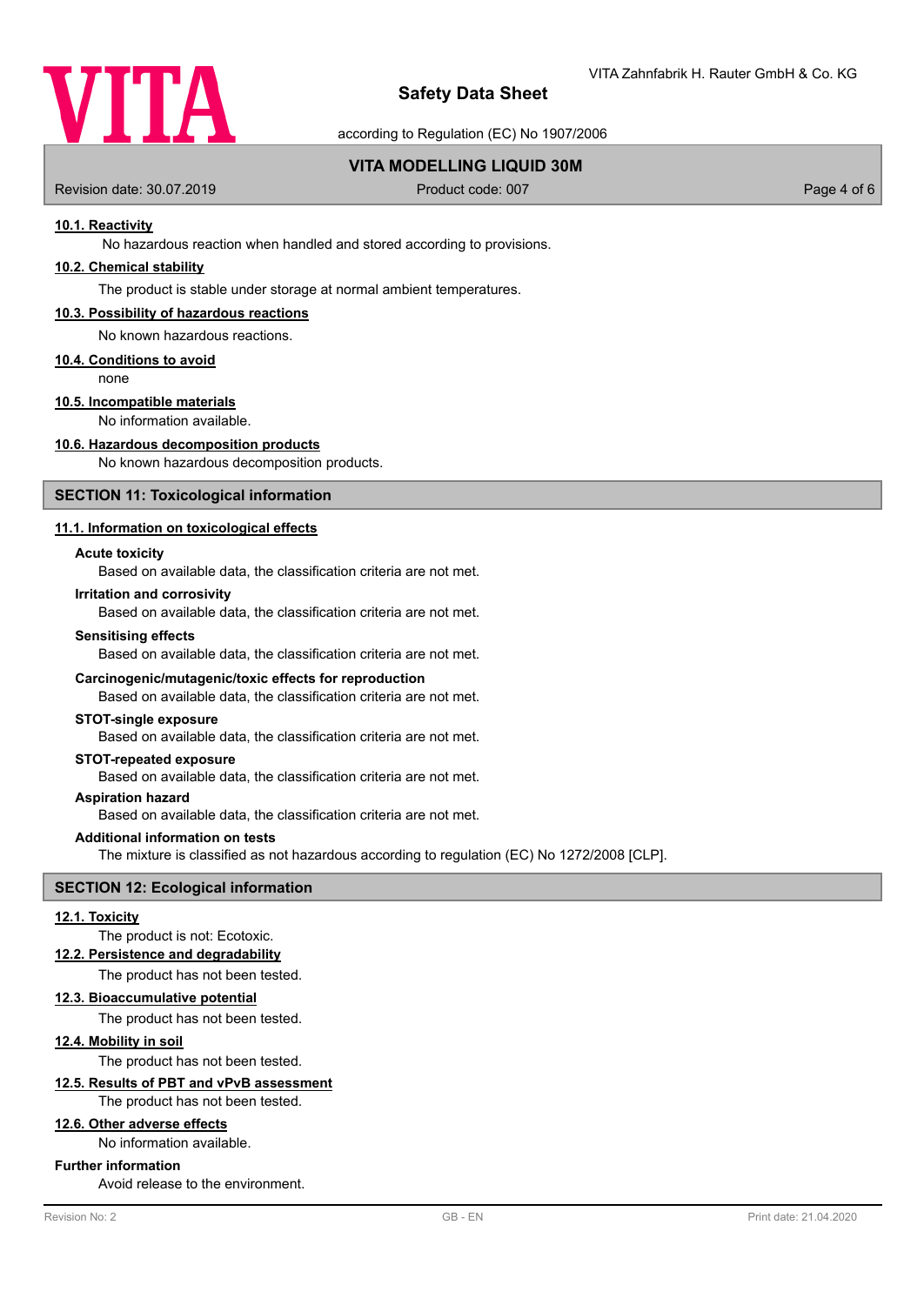

according to Regulation (EC) No 1907/2006

**VITA MODELLING LIQUID 30M**

Revision date: 30.07.2019 **Product code: 007** Product code: 007 **Page 5 of 6** Page 5 of 6

# **SECTION 13: Disposal considerations**

# **13.1. Waste treatment methods**

# **Disposal recommendations**

Do not allow to enter into surface water or drains. Dispose of waste according to applicable legislation.

#### **Contaminated packaging**

Wash with plenty of water. Completely emptied packages can be recycled.

# **SECTION 14: Transport information**

# **Land transport (ADR/RID)**

| 14.1. UN number:                                                                           | No dangerous good in sense of this transport regulation.                                             |
|--------------------------------------------------------------------------------------------|------------------------------------------------------------------------------------------------------|
| 14.2. UN proper shipping name:                                                             | No dangerous good in sense of this transport regulation.                                             |
| 14.3. Transport hazard class(es):                                                          | No dangerous good in sense of this transport regulation.                                             |
| 14.4. Packing group:                                                                       | No dangerous good in sense of this transport regulation.                                             |
| <b>Inland waterways transport (ADN)</b>                                                    |                                                                                                      |
| 14.1. UN number:                                                                           | No dangerous good in sense of this transport regulation.                                             |
| 14.2. UN proper shipping name:                                                             | No dangerous good in sense of this transport regulation.                                             |
| 14.3. Transport hazard class(es):                                                          | No dangerous good in sense of this transport regulation.                                             |
| 14.4. Packing group:                                                                       | No dangerous good in sense of this transport regulation.                                             |
| <b>Marine transport (IMDG)</b>                                                             |                                                                                                      |
| 14.1. UN number:                                                                           | No dangerous good in sense of this transport regulation.                                             |
| 14.2. UN proper shipping name:                                                             | No dangerous good in sense of this transport regulation.                                             |
| 14.3. Transport hazard class(es):                                                          | No dangerous good in sense of this transport regulation.                                             |
| 14.4. Packing group:                                                                       | No dangerous good in sense of this transport regulation.                                             |
| Air transport (ICAO-TI/IATA-DGR)                                                           |                                                                                                      |
| 14.1. UN number:                                                                           | No dangerous good in sense of this transport regulation.                                             |
| 14.2. UN proper shipping name:                                                             | No dangerous good in sense of this transport regulation.                                             |
| 14.3. Transport hazard class(es):                                                          | No dangerous good in sense of this transport regulation.                                             |
| 14.4. Packing group:                                                                       | No dangerous good in sense of this transport regulation.                                             |
| 14.5. Environmental hazards                                                                |                                                                                                      |
| ENVIRONMENTALLY HAZARDOUS:                                                                 | no                                                                                                   |
| 14.6. Special precautions for user<br>No information available.                            |                                                                                                      |
| 14.7. Transport in bulk according to Annex II of Marpol and the IBC Code<br>not applicable |                                                                                                      |
| <b>SECTION 15: Regulatory information</b>                                                  |                                                                                                      |
|                                                                                            | 15.1. Safety, health and environmental regulations/legislation specific for the substance or mixture |
| EU regulatory information                                                                  |                                                                                                      |
| Information according to 2012/18/EU<br>(SEVESO III):                                       | Not subject to 2012/18/EU (SEVESO III)                                                               |
| National regulatory information                                                            |                                                                                                      |
| Water hazard class (D):                                                                    | 1 - slightly hazardous to water                                                                      |
|                                                                                            |                                                                                                      |

#### **15.2. Chemical safety assessment**

Chemical safety assessments for substances in this mixture were not carried out.